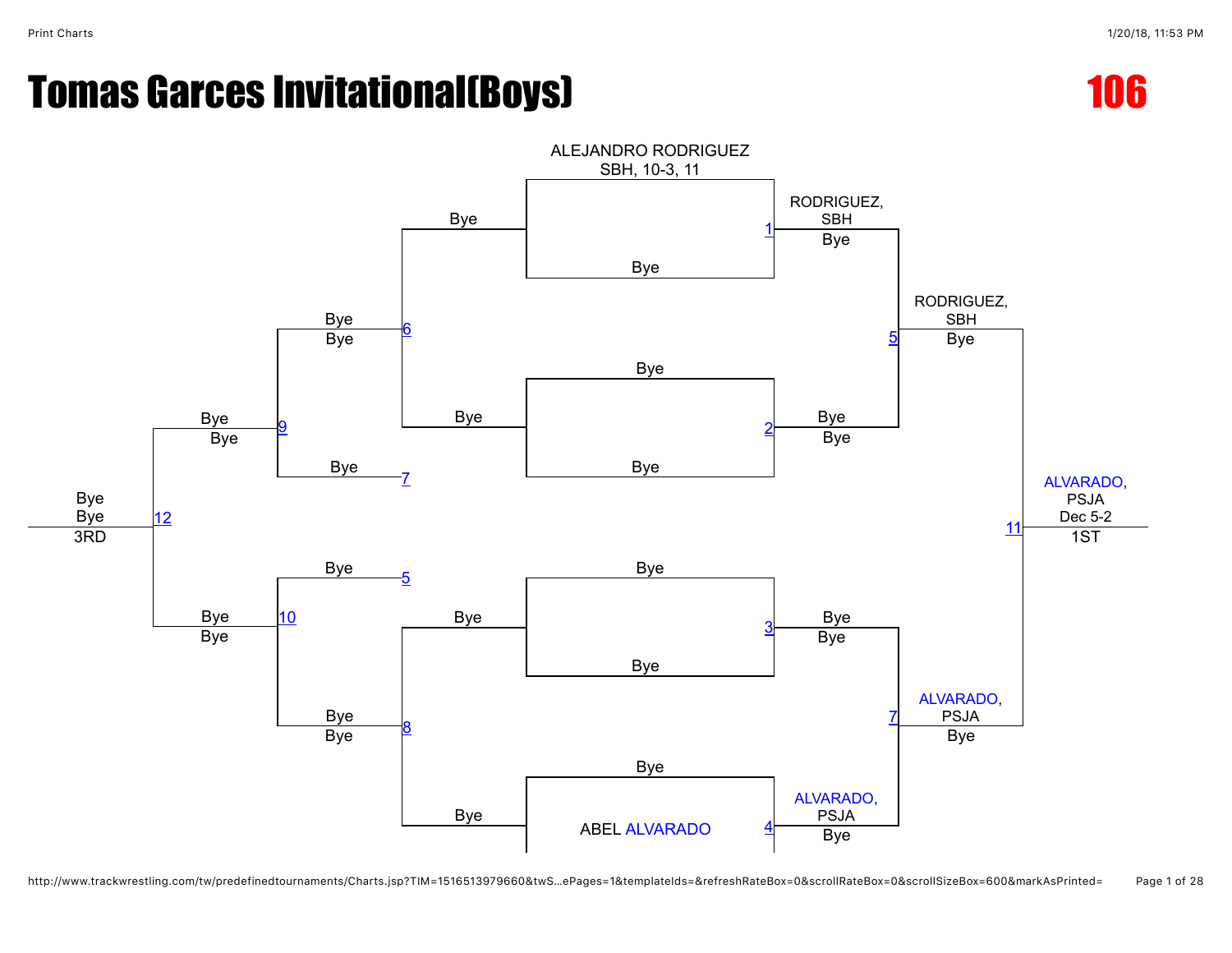PSJA, 8-2, 10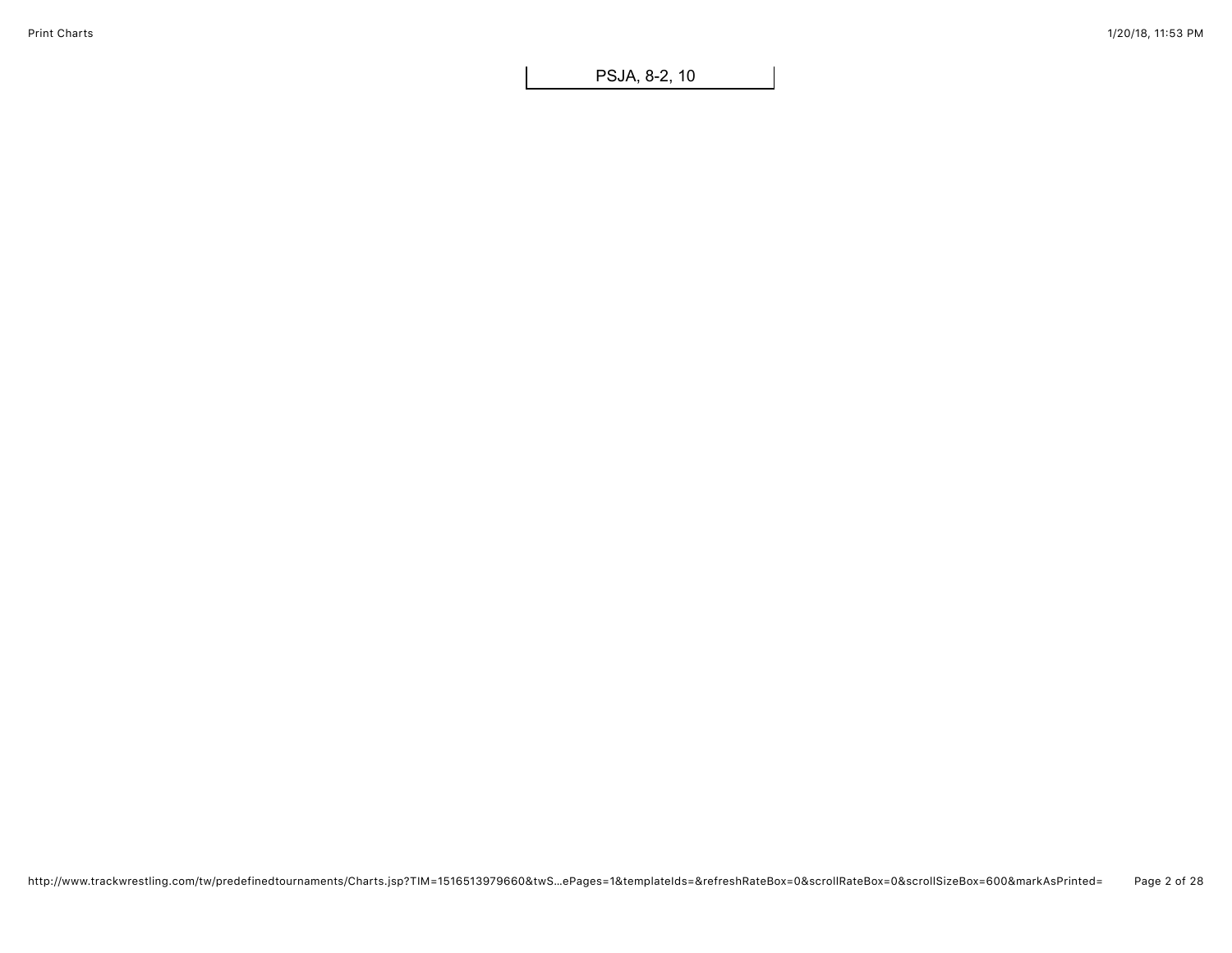

http://www.trackwrestling.com/tw/predefinedtournaments/Charts.jsp?TIM=1516513979660&twS…Pages=1&templateIds=&refreshRateBox=0&scrollRateBox=0&scrollSizeBox=600&markAsPrinted= Page 3 of 28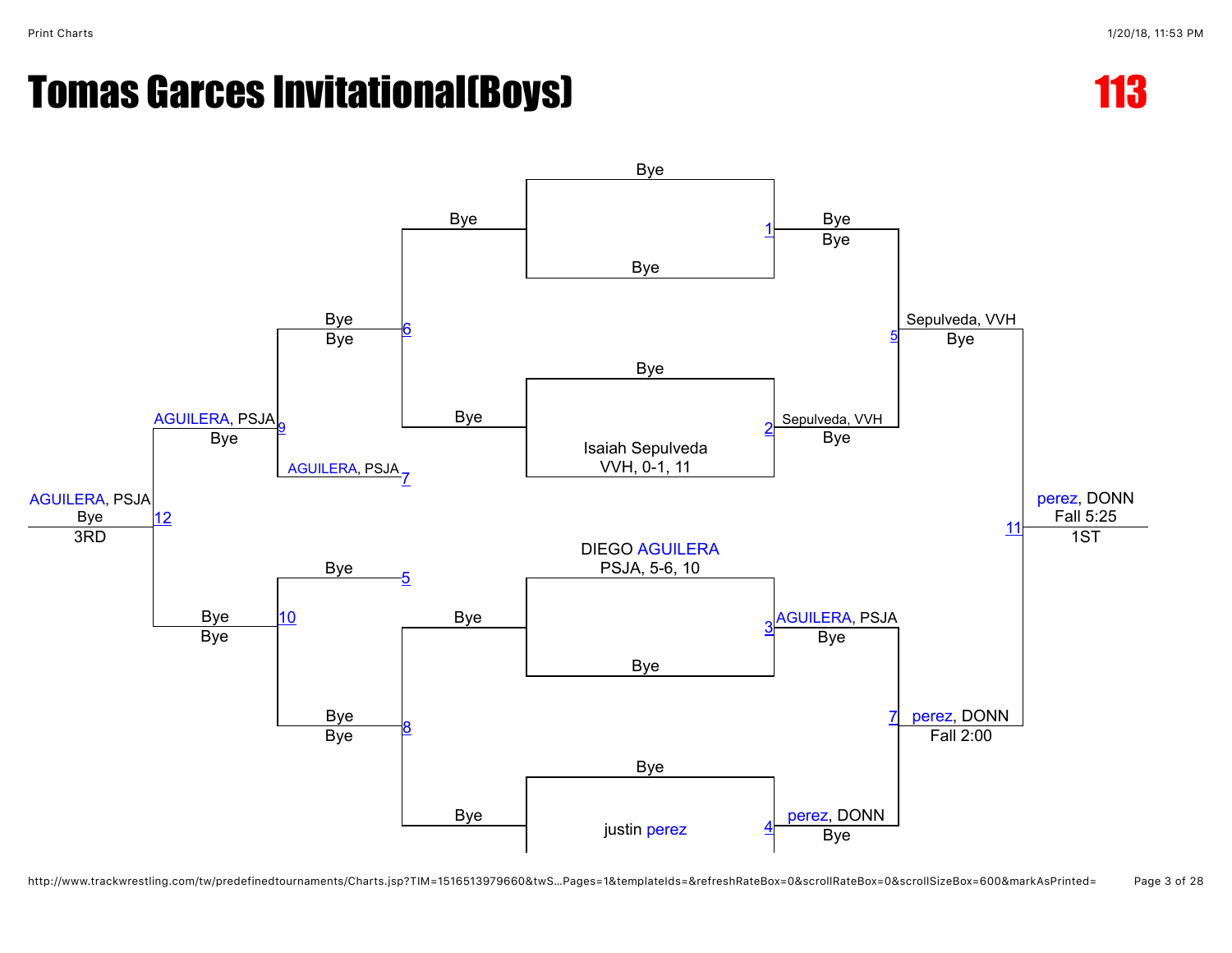DONN, 13-8, 10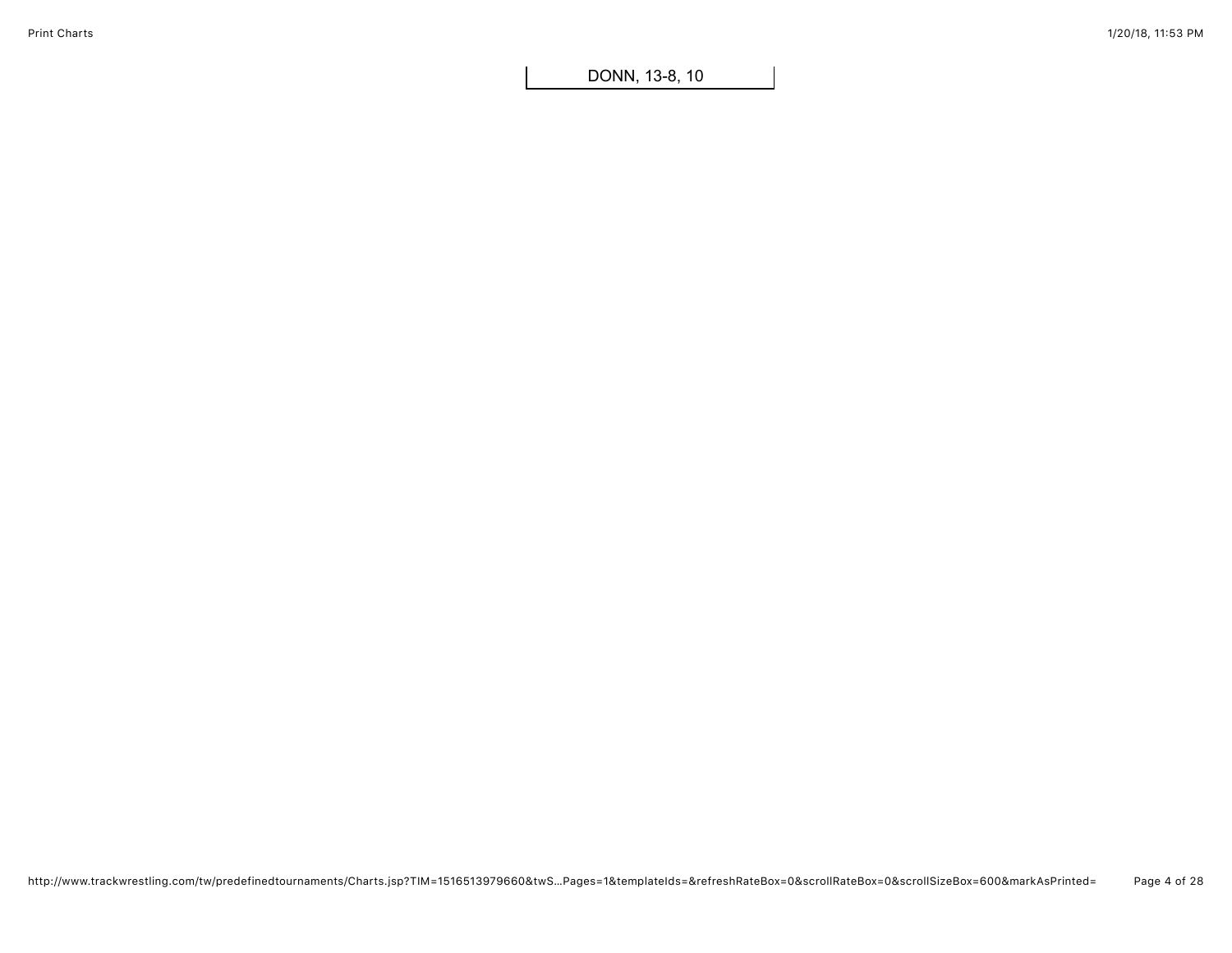



http://www.trackwrestling.com/tw/predefinedtournaments/Charts.jsp?TIM=1516513979660&twS…Pages=1&templateIds=&refreshRateBox=0&scrollRateBox=0&scrollSizeBox=600&markAsPrinted= Page 5 of 28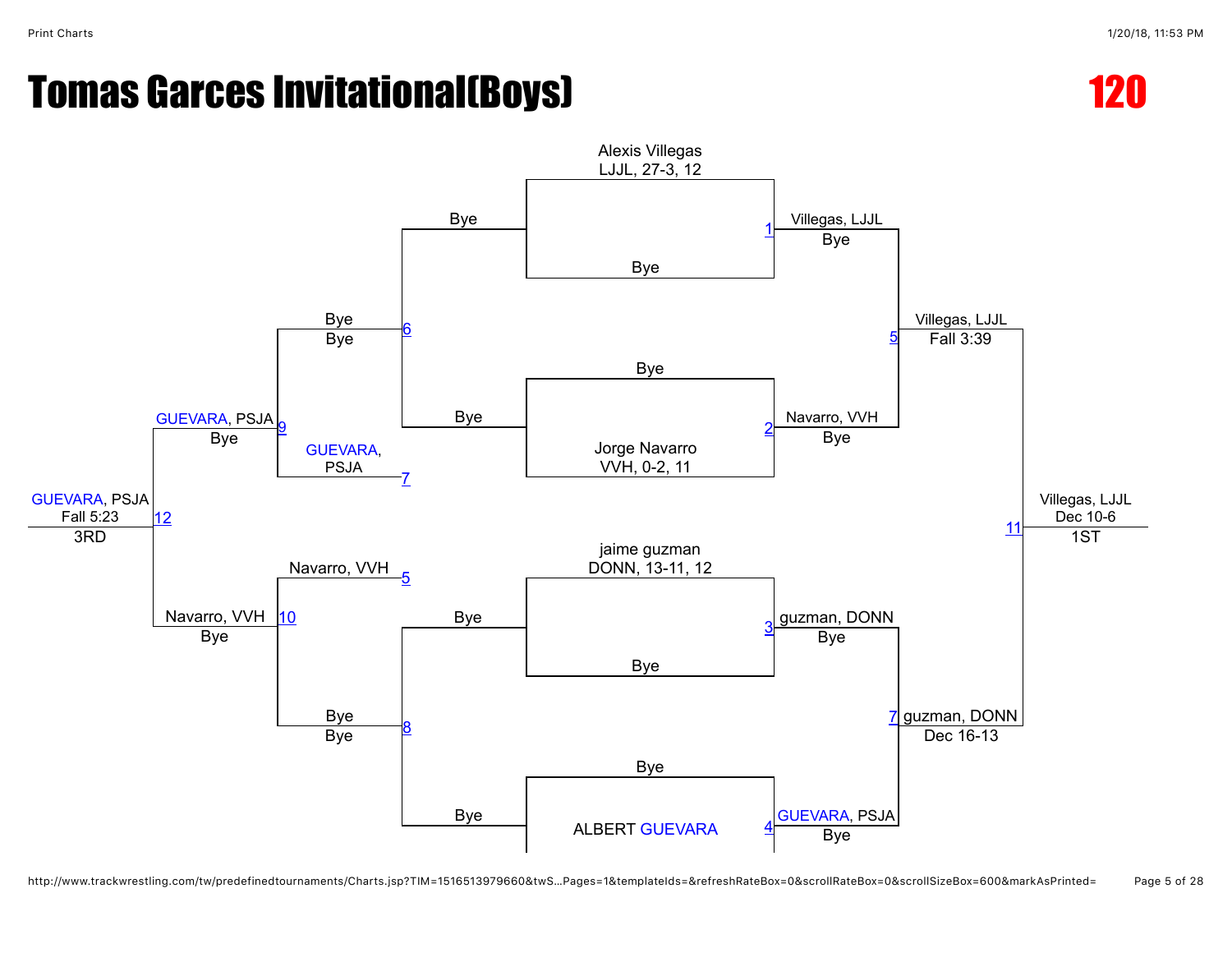PSJA, 6-5, 12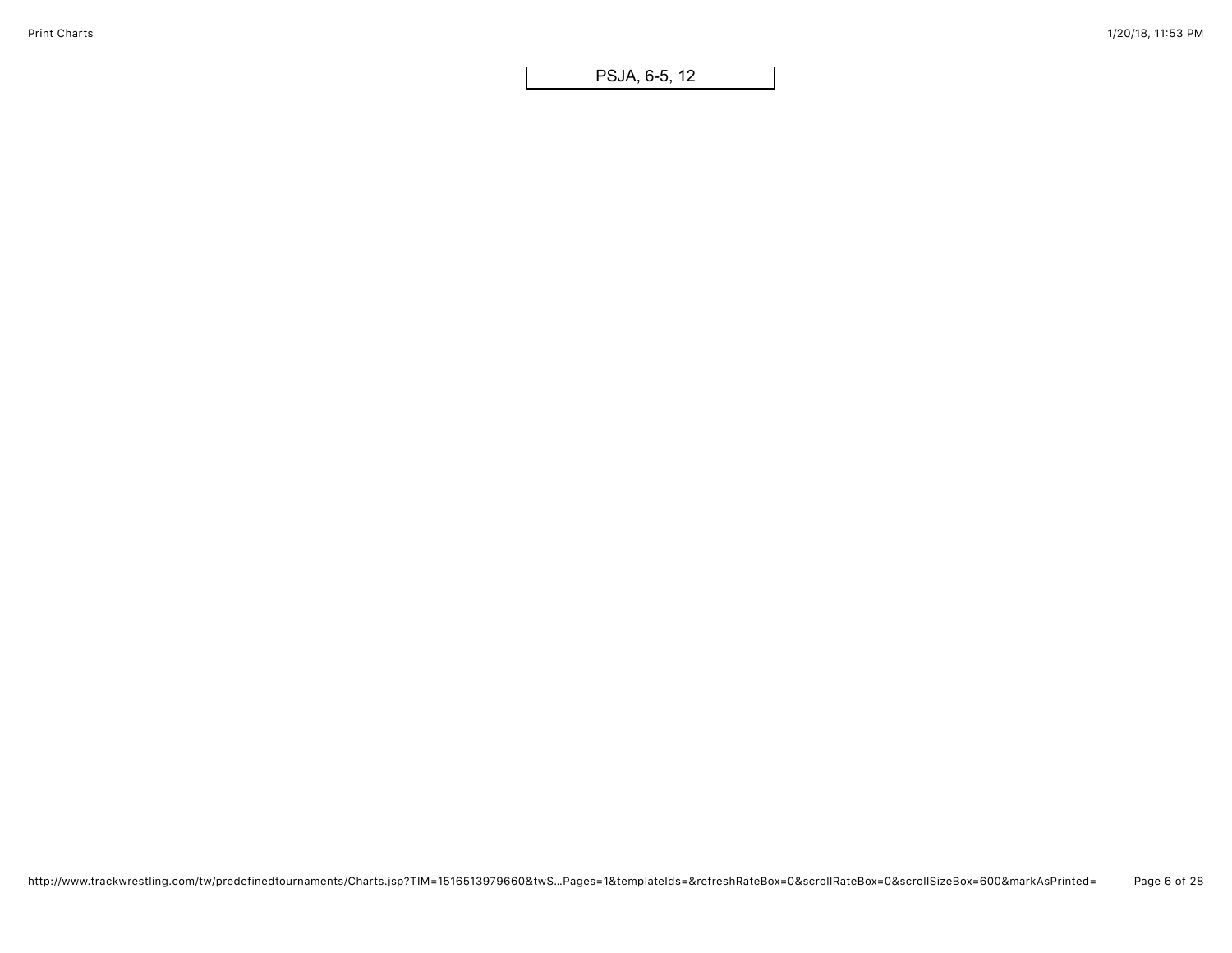



http://www.trackwrestling.com/tw/predefinedtournaments/Charts.jsp?TIM=1516513979660&twS…ePages=1&templateIds=&refreshRateBox=0&scrollRateBox=0&scrollSizeBox=600&markAsPrinted= Page 7 of 28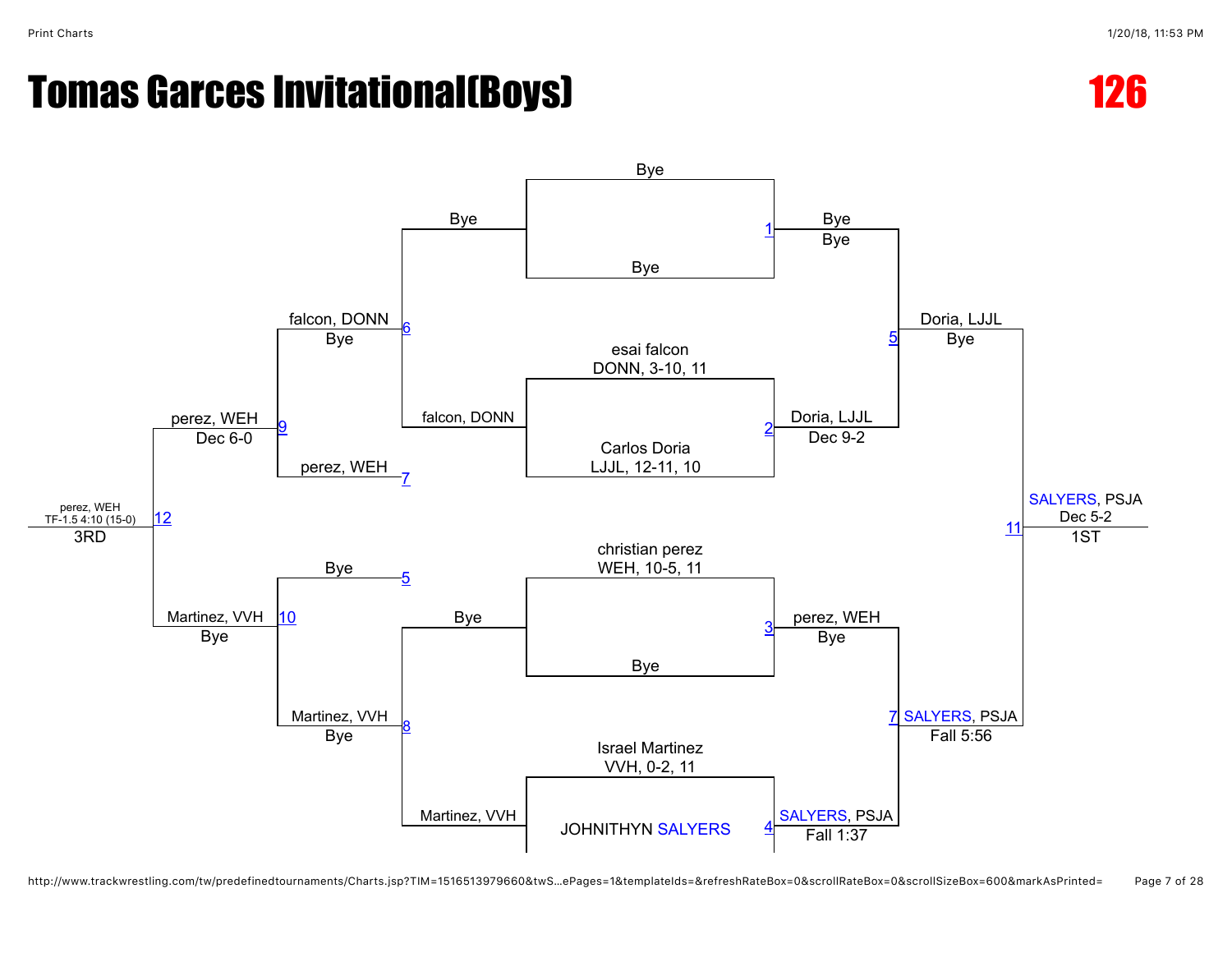PSJA, 11-0, 12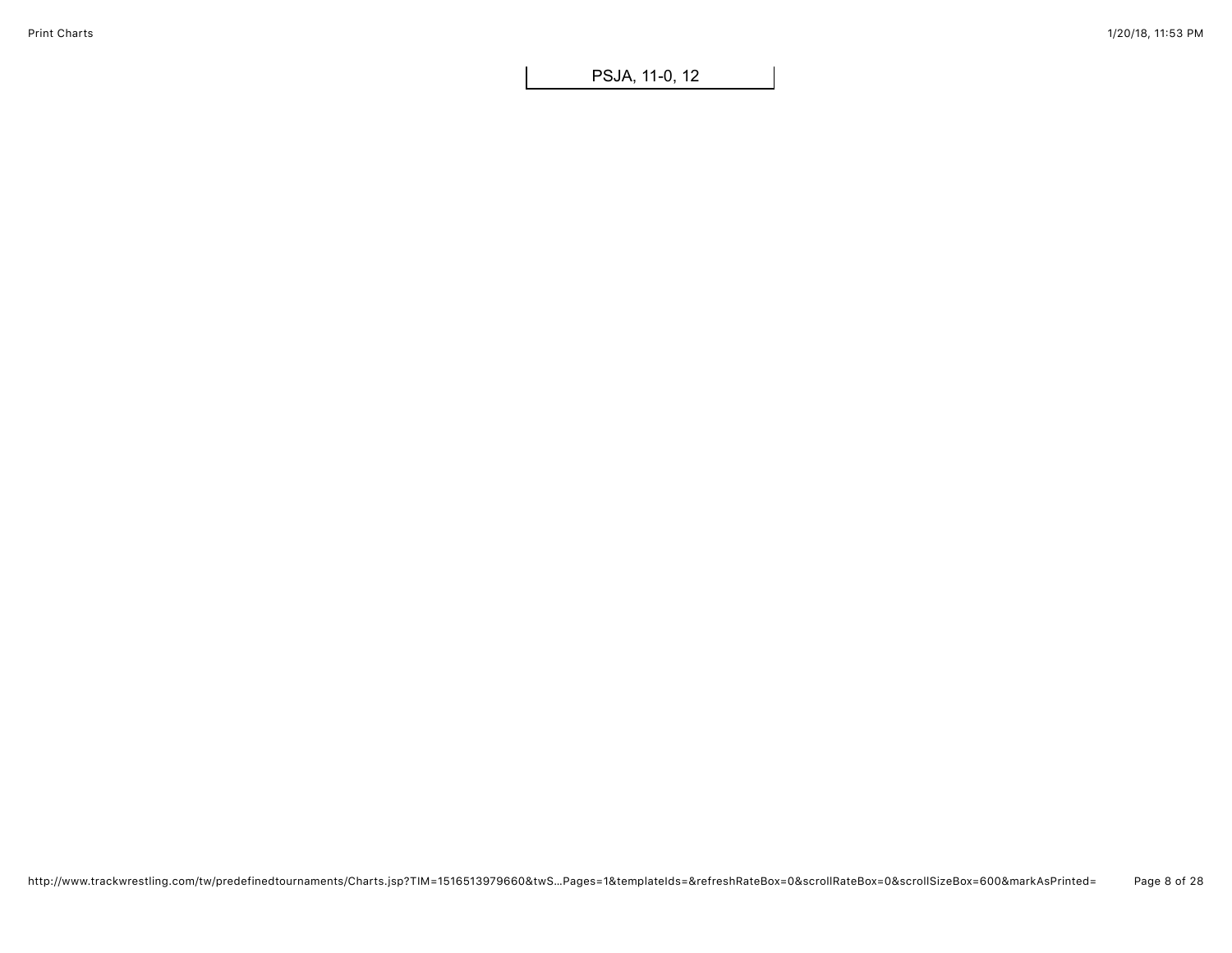# Tomas Garces Invitational(Boys) and the control of the 132



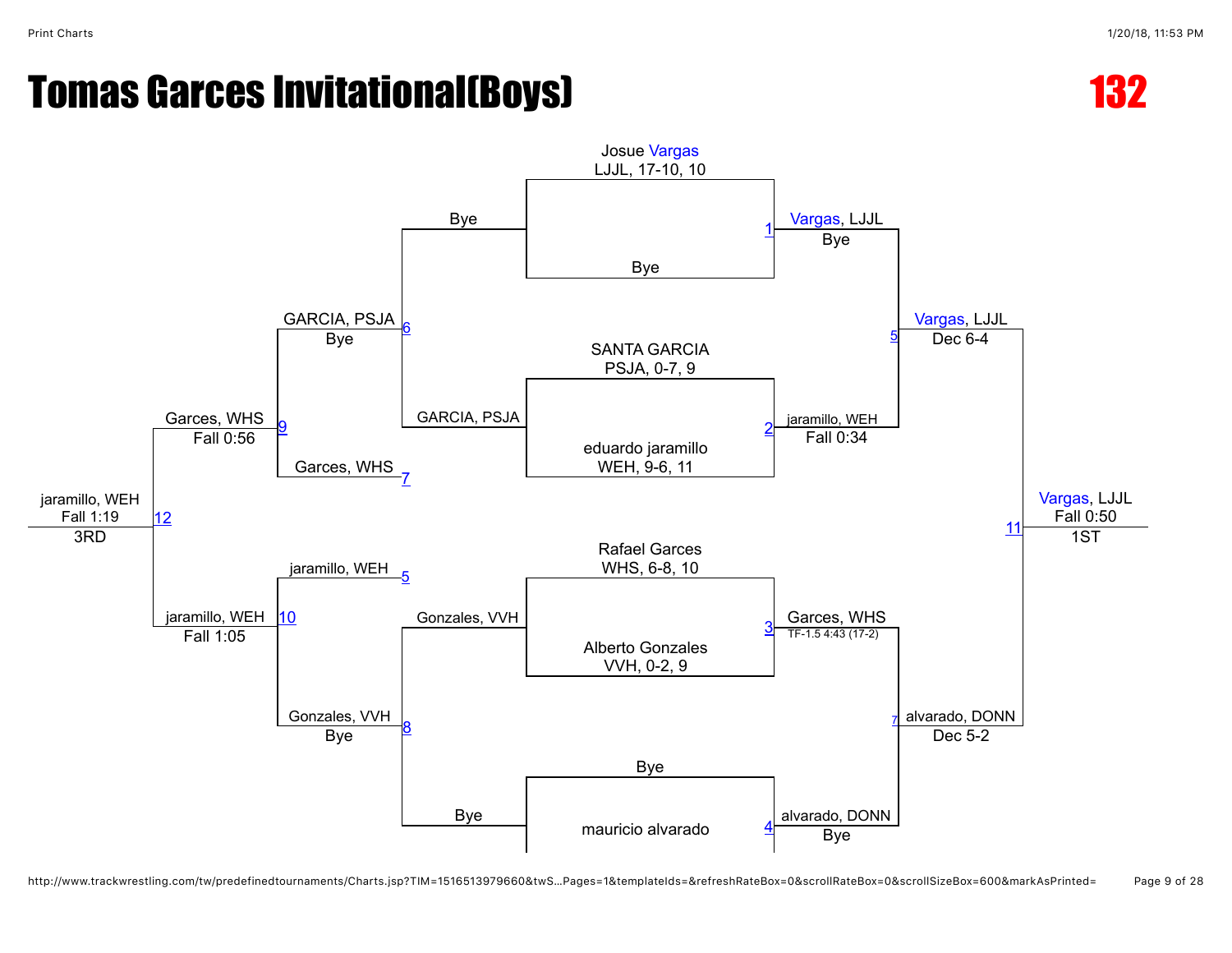DONN, 13-10, 12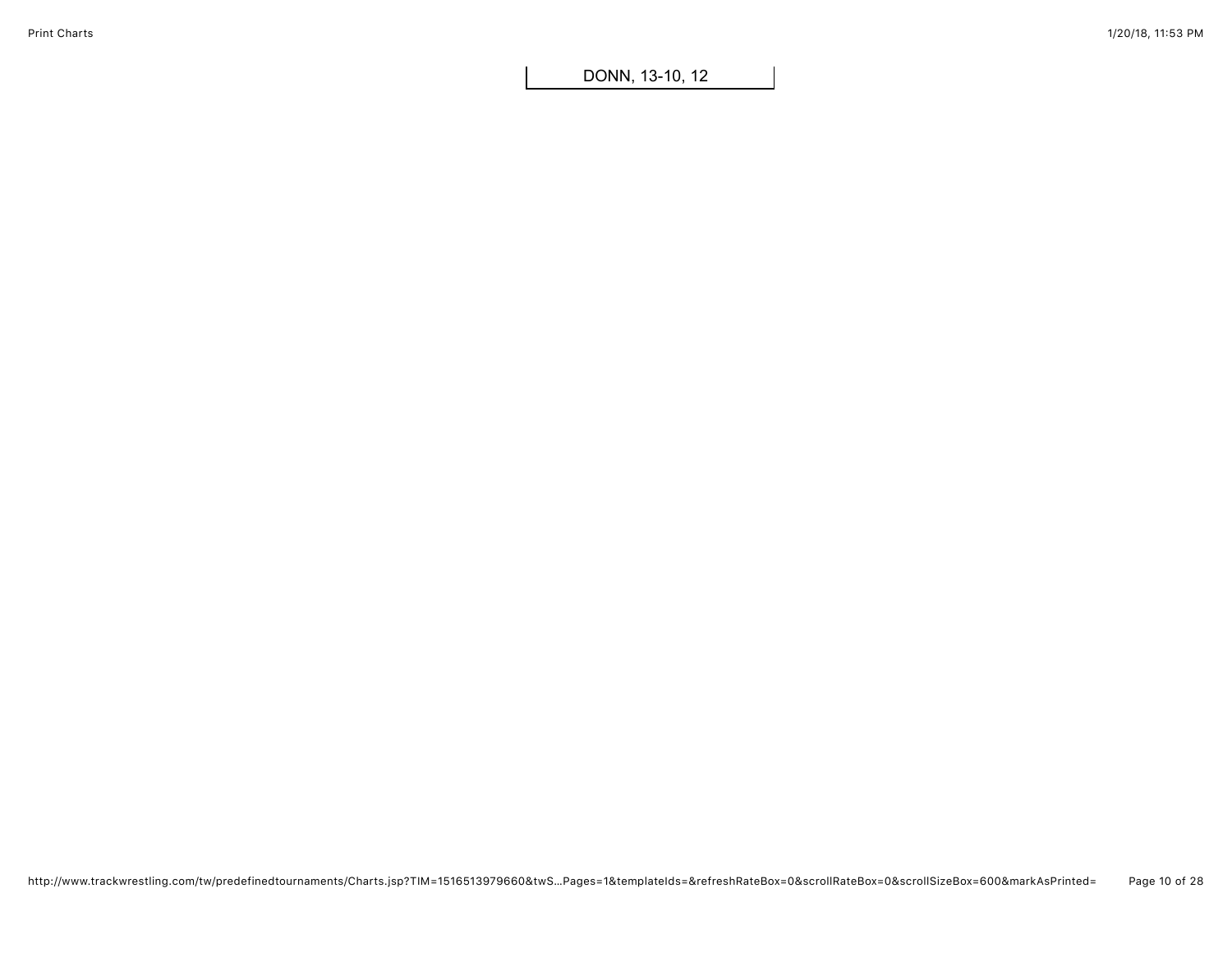



http://www.trackwrestling.com/tw/predefinedtournaments/Charts.jsp?TIM=1516513979660&twS…Pages=1&templateIds=&refreshRateBox=0&scrollRateBox=0&scrollSizeBox=600&markAsPrinted= Page 11 of 28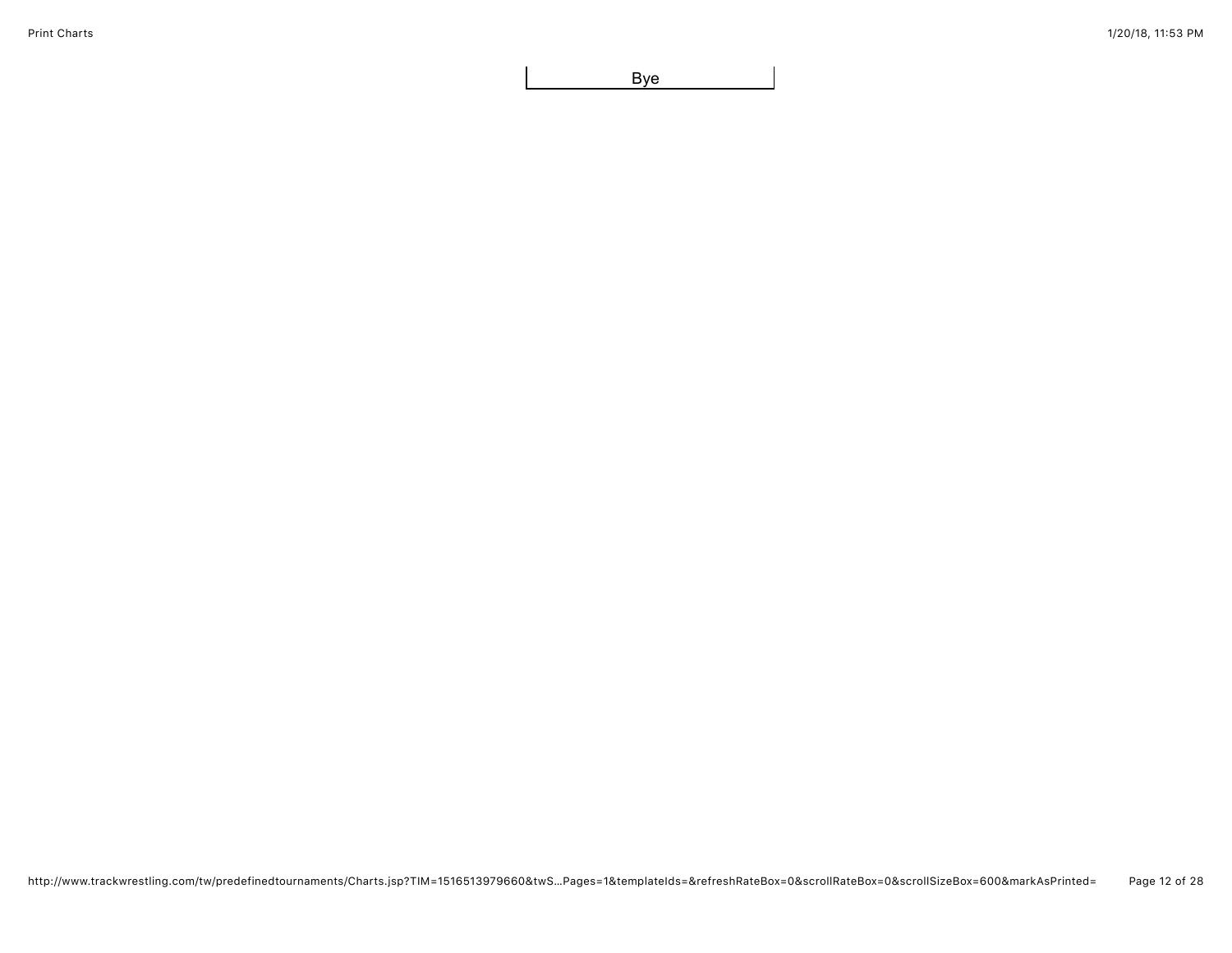

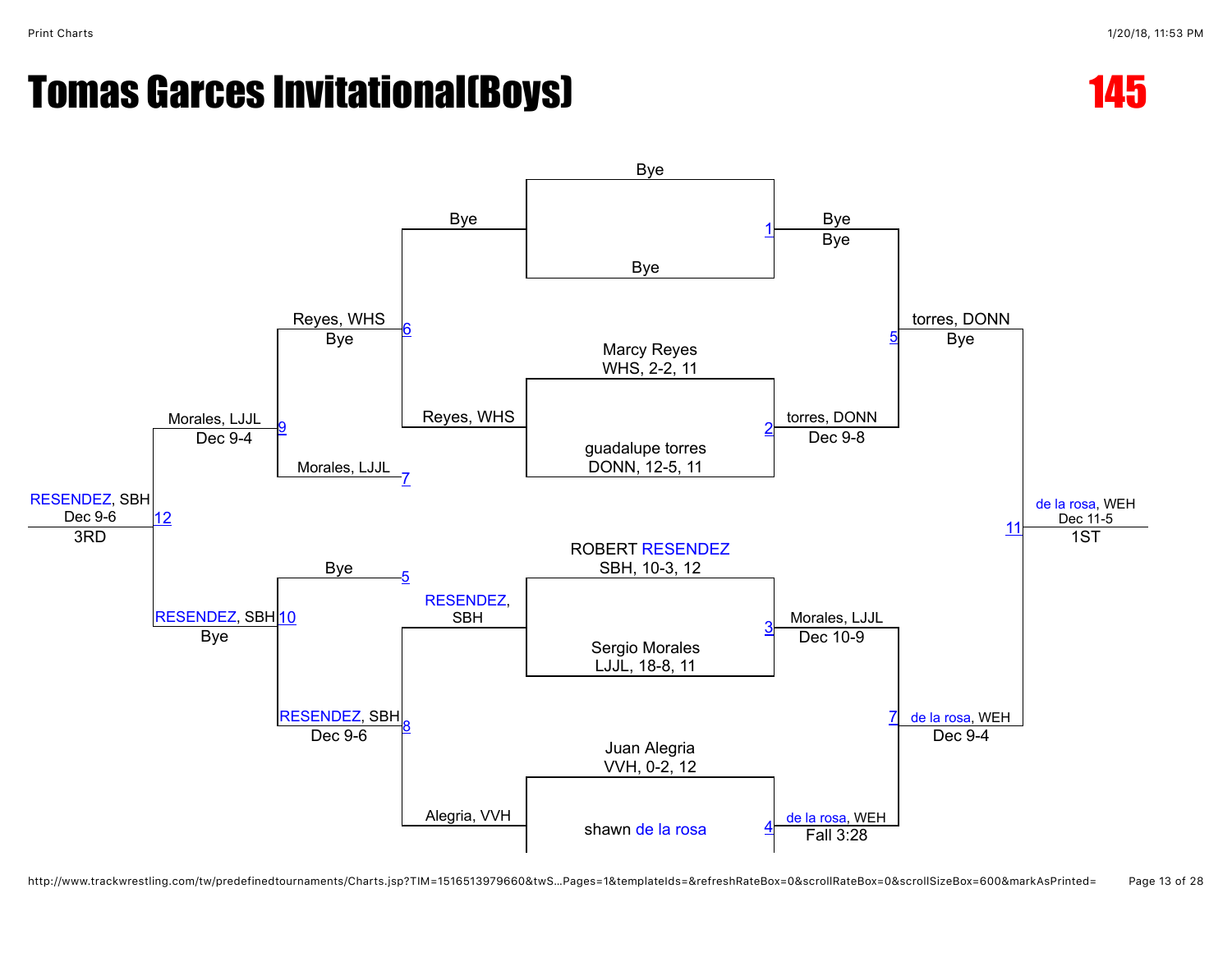WEH, 21-3, 11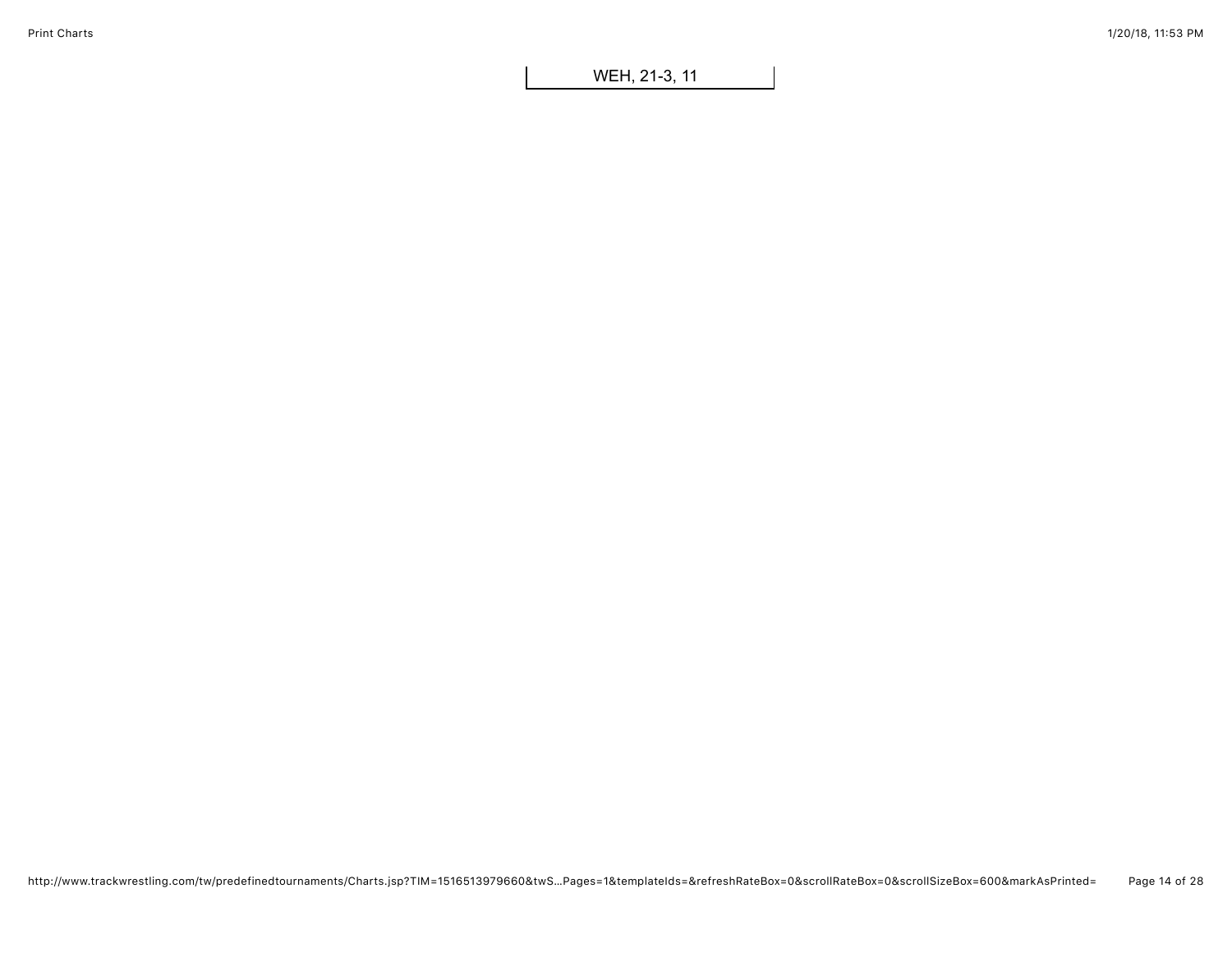

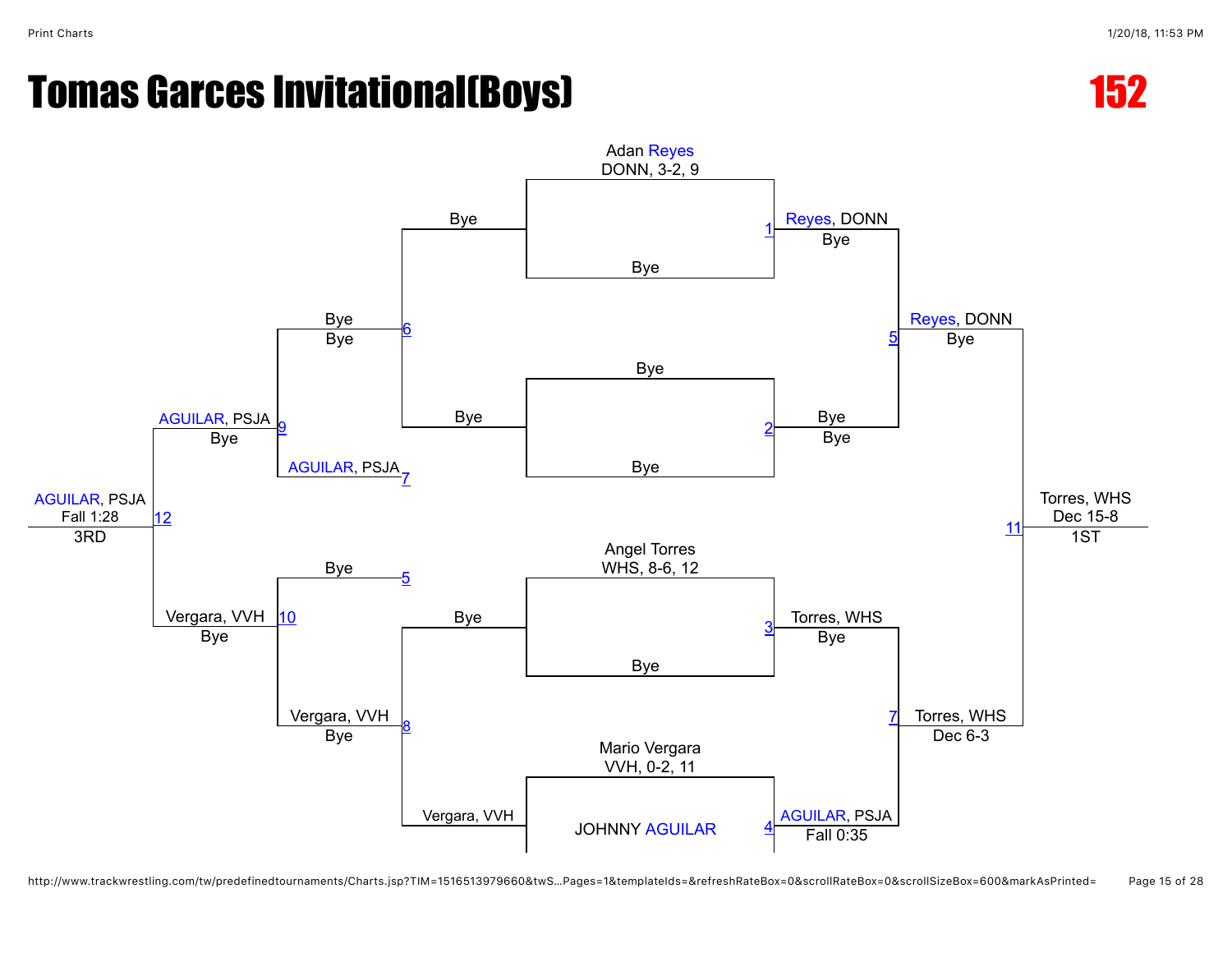PSJA, 7-4, 12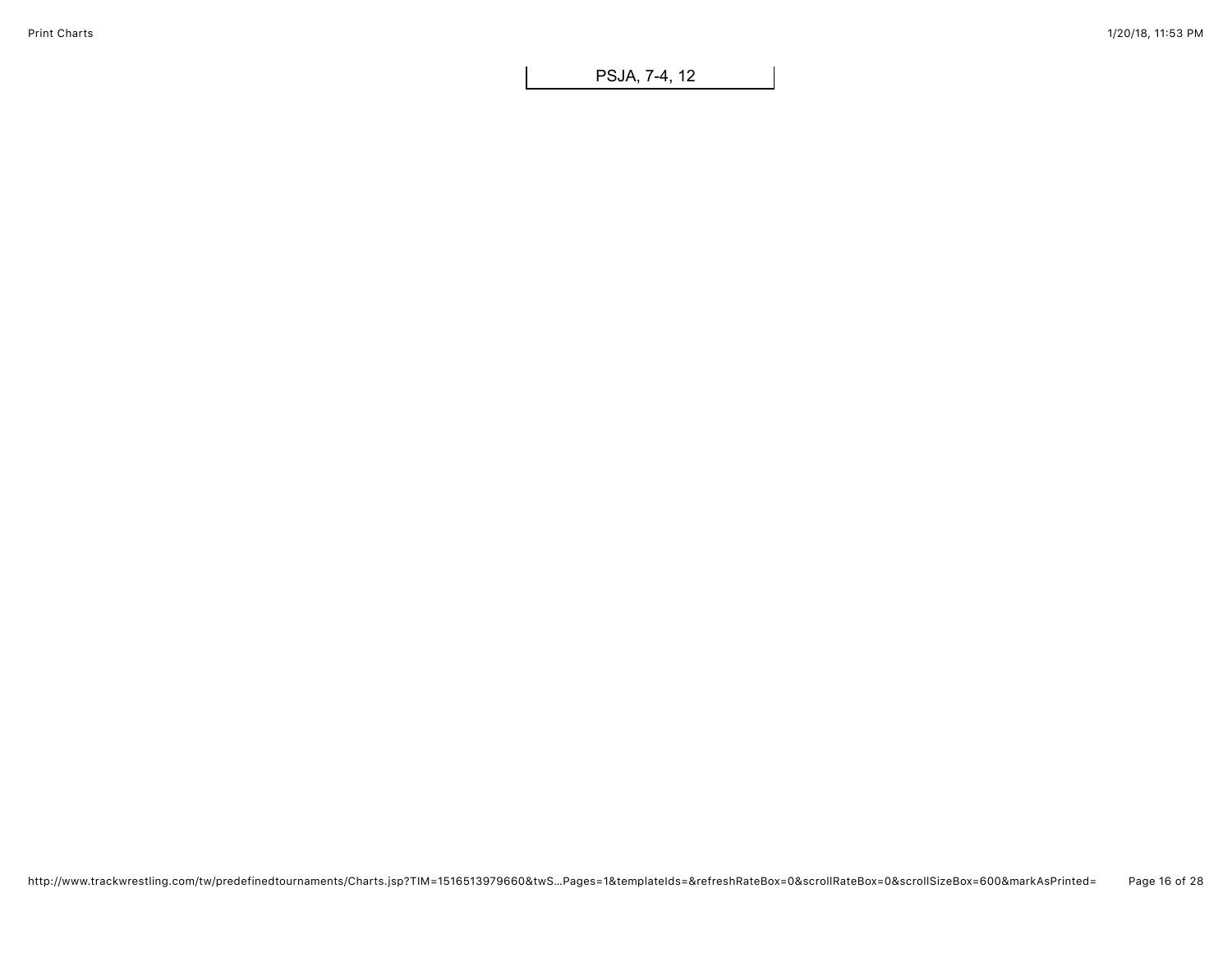



http://www.trackwrestling.com/tw/predefinedtournaments/Charts.jsp?TIM=1516513979660&twS…Pages=1&templateIds=&refreshRateBox=0&scrollRateBox=0&scrollSizeBox=600&markAsPrinted= Page 17 of 28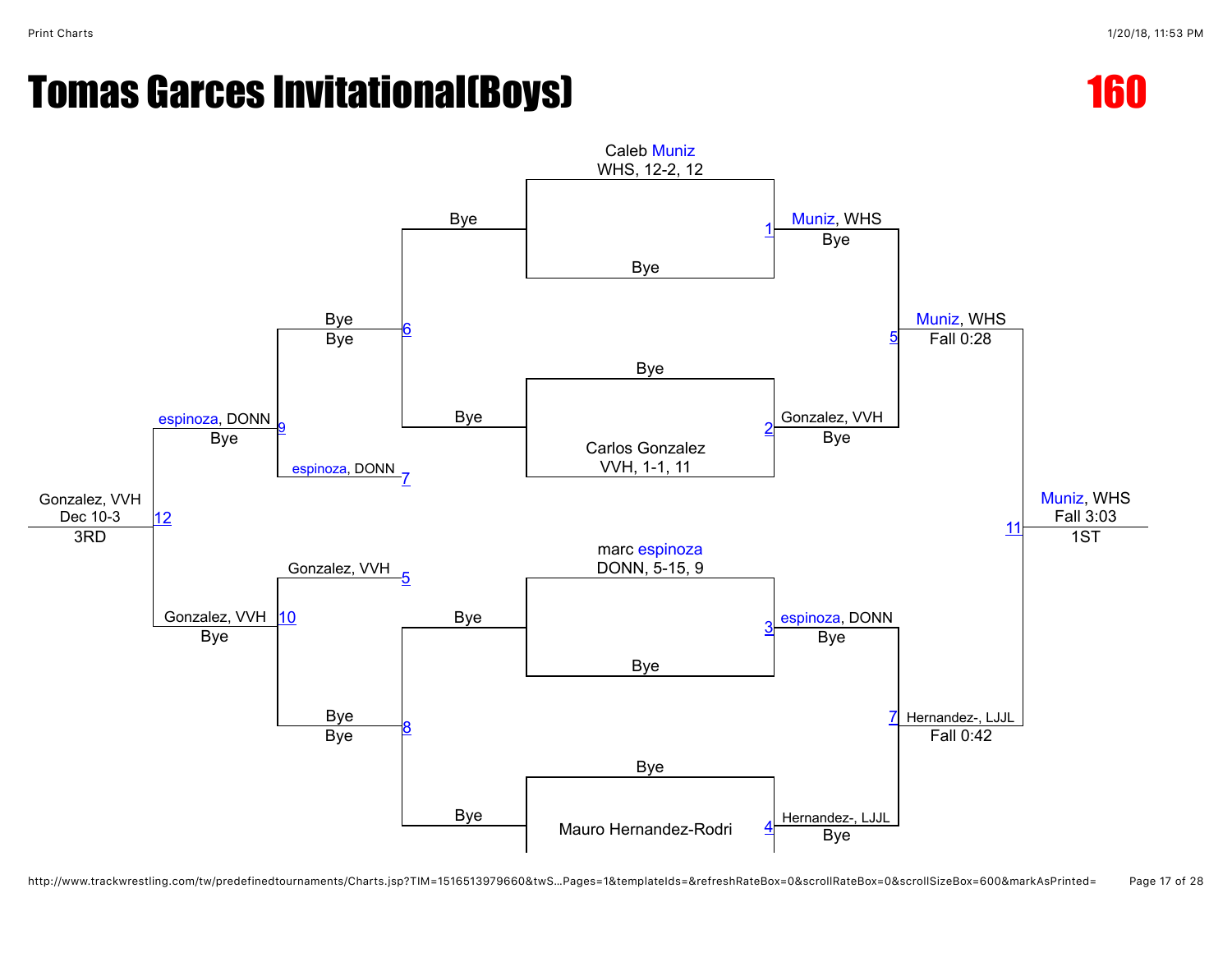LJJL, 16-6, 12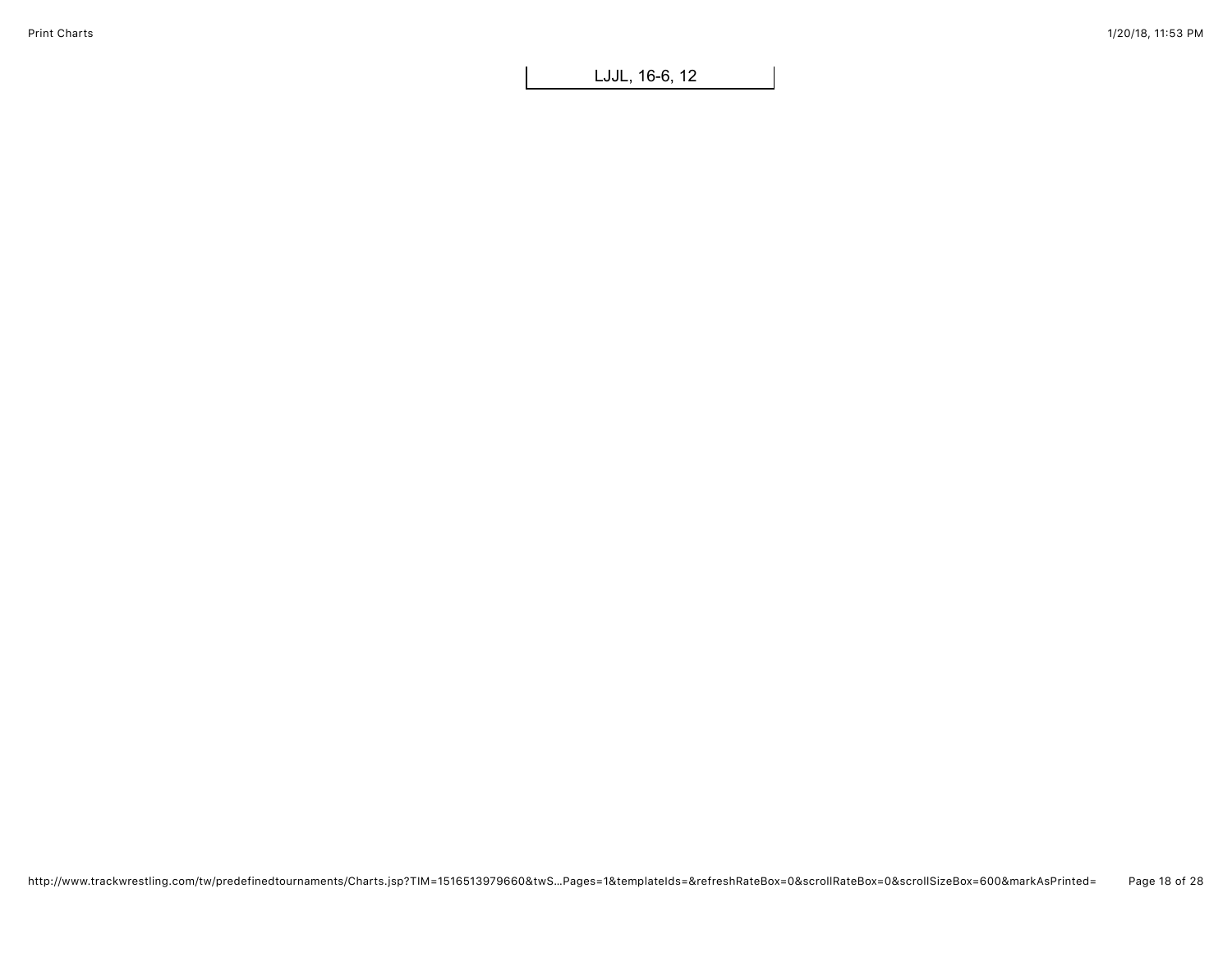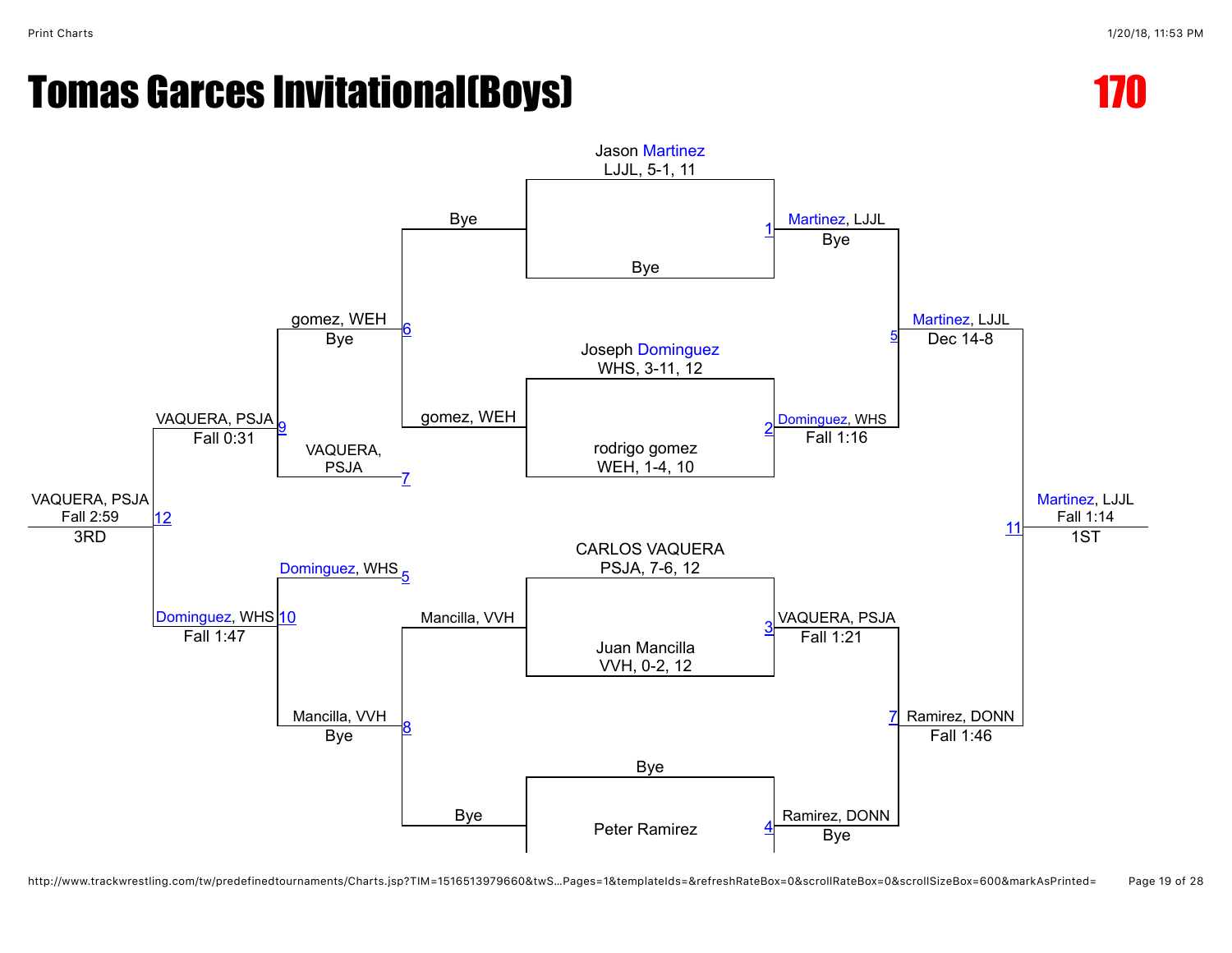DONN, 11-9, 10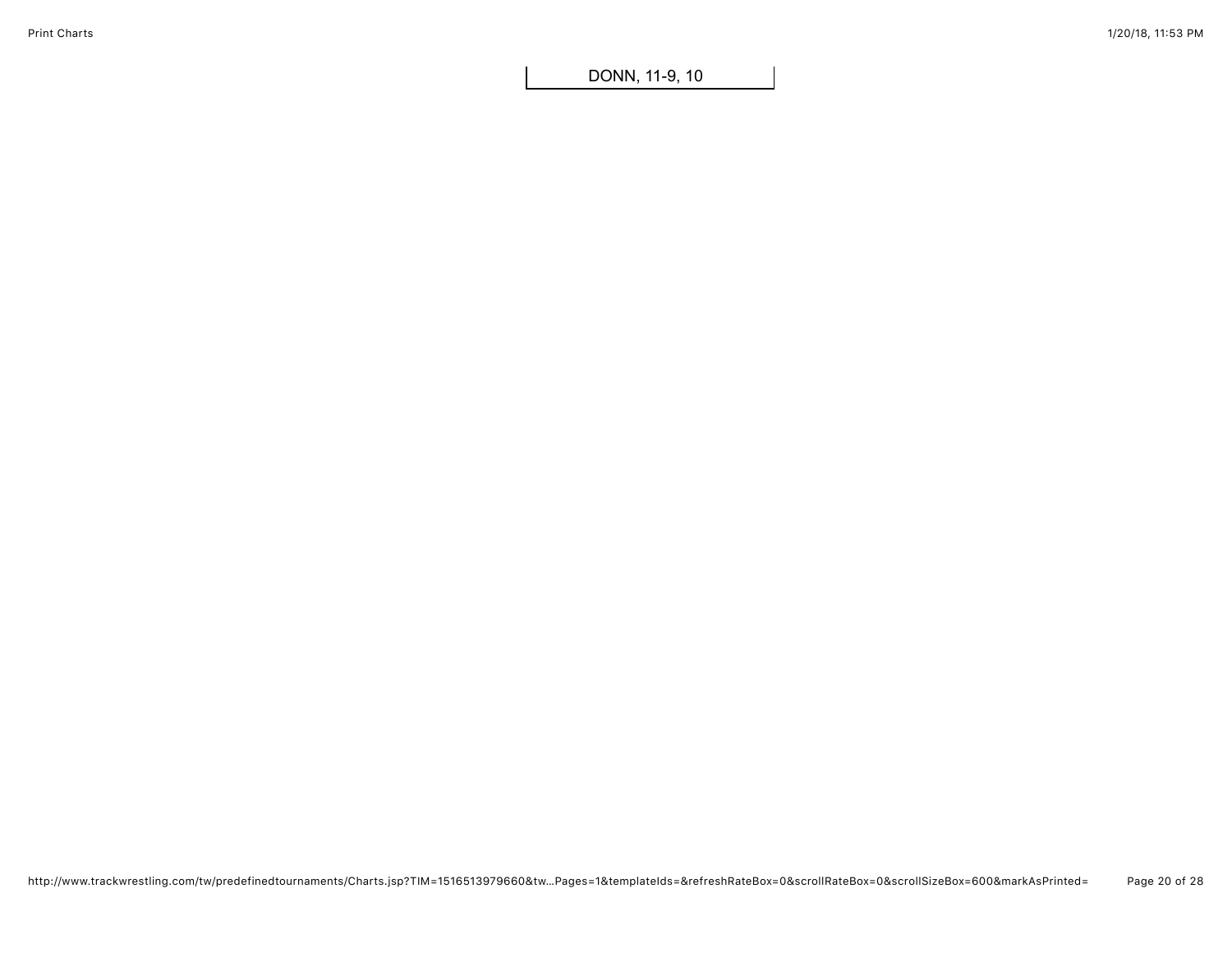Bye

Bye

[6](javascript:openBoutSheet(6,)

[7](javascript:openBoutSheet(7,)

Bye

Bye

benitez, WEH

Bye

[9](javascript:openBoutSheet(9,)



 $1<sup>1</sup>$ 1ST



http://www.trackwrestling.com/tw/predefinedtournaments/Charts.jsp?TIM=1516513979660&twS…Pages=1&templateIds=&refreshRateBox=0&scrollRateBox=0&scrollSizeBox=600&markAsPrinted= Page 21 of 28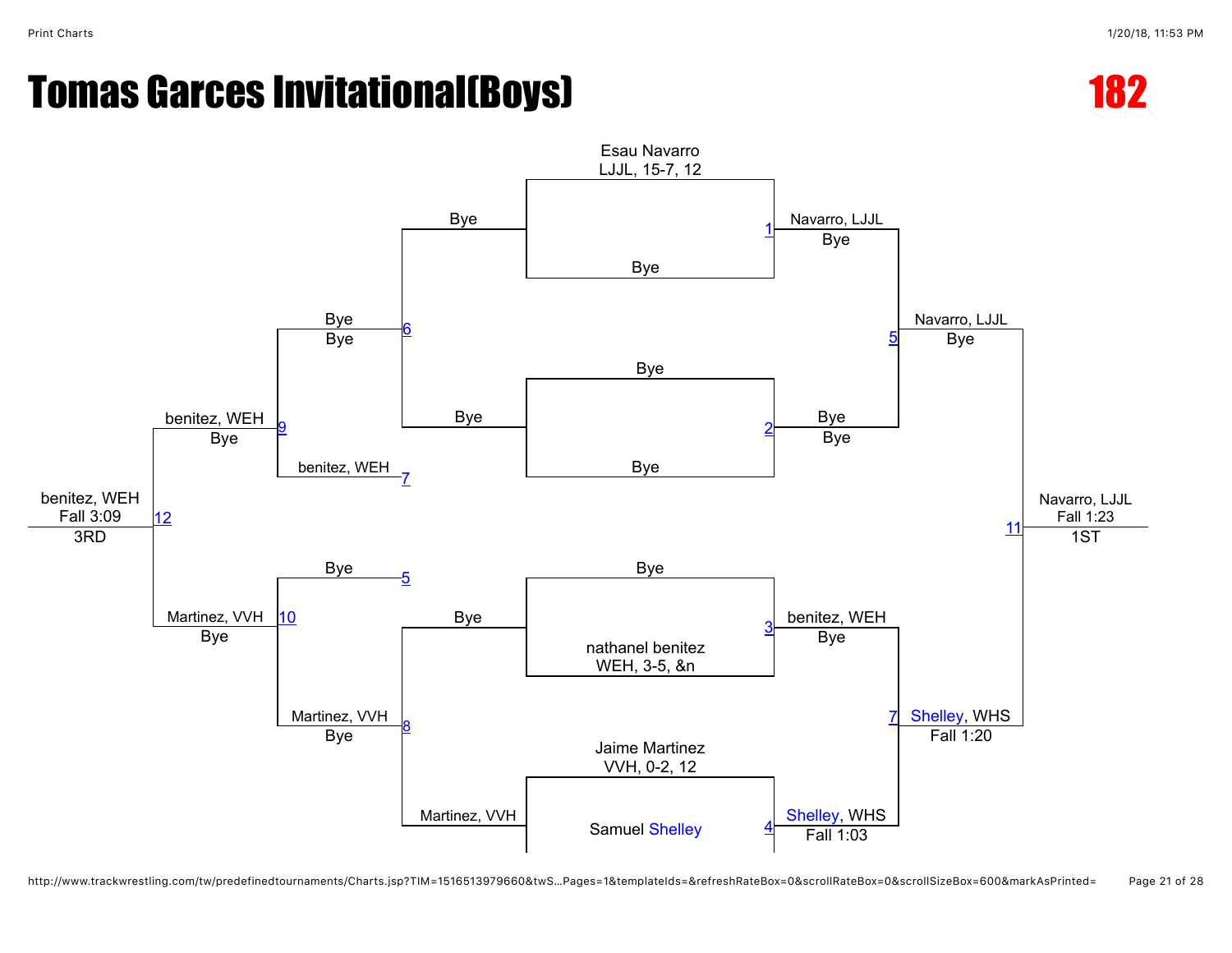WHS, 10-7, 11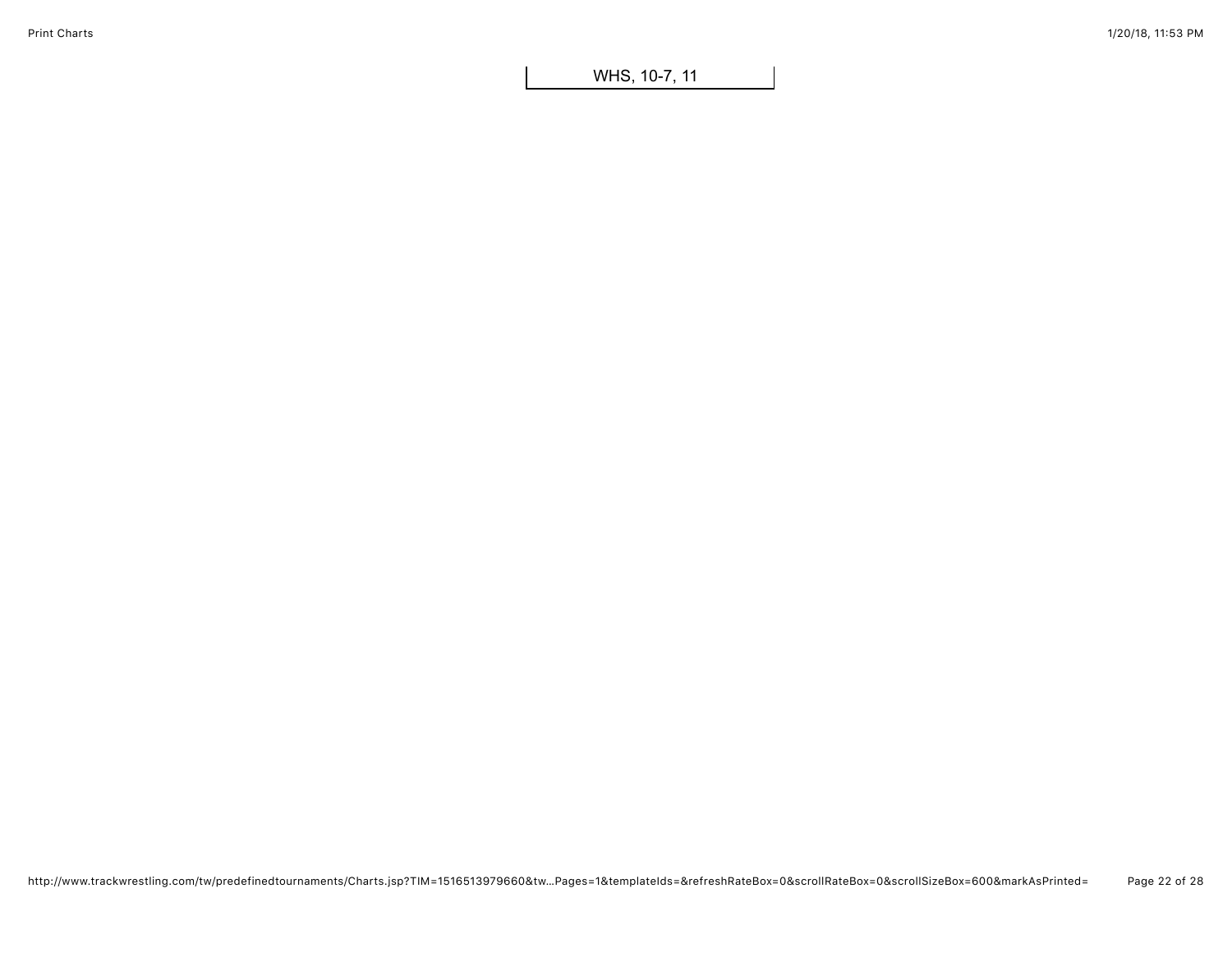



http://www.trackwrestling.com/tw/predefinedtournaments/Charts.jsp?TIM=1516513979660&tw…Pages=1&templateIds=&refreshRateBox=0&scrollRateBox=0&scrollSizeBox=600&markAsPrinted= Page 23 of 28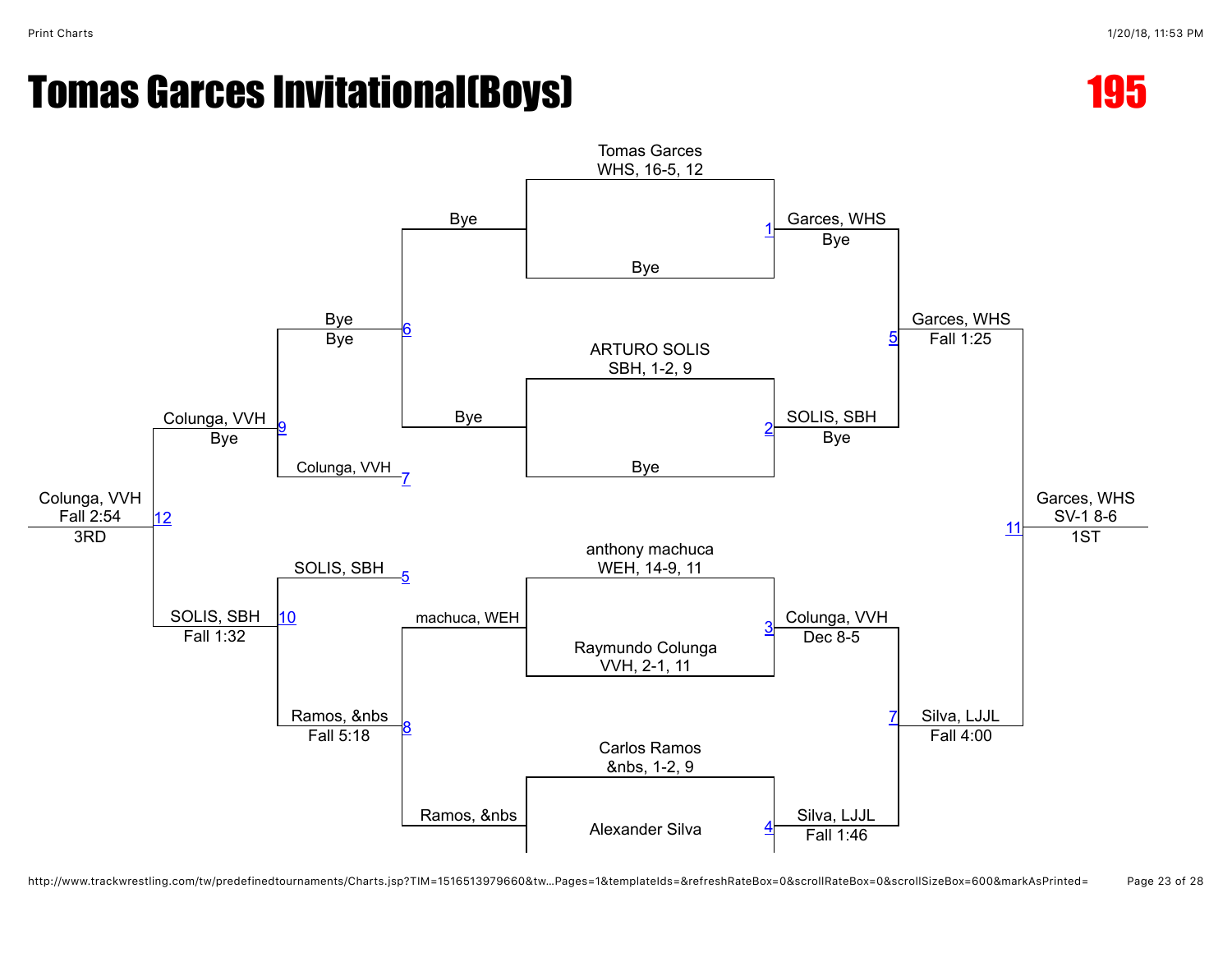LJJL, 5-1, 11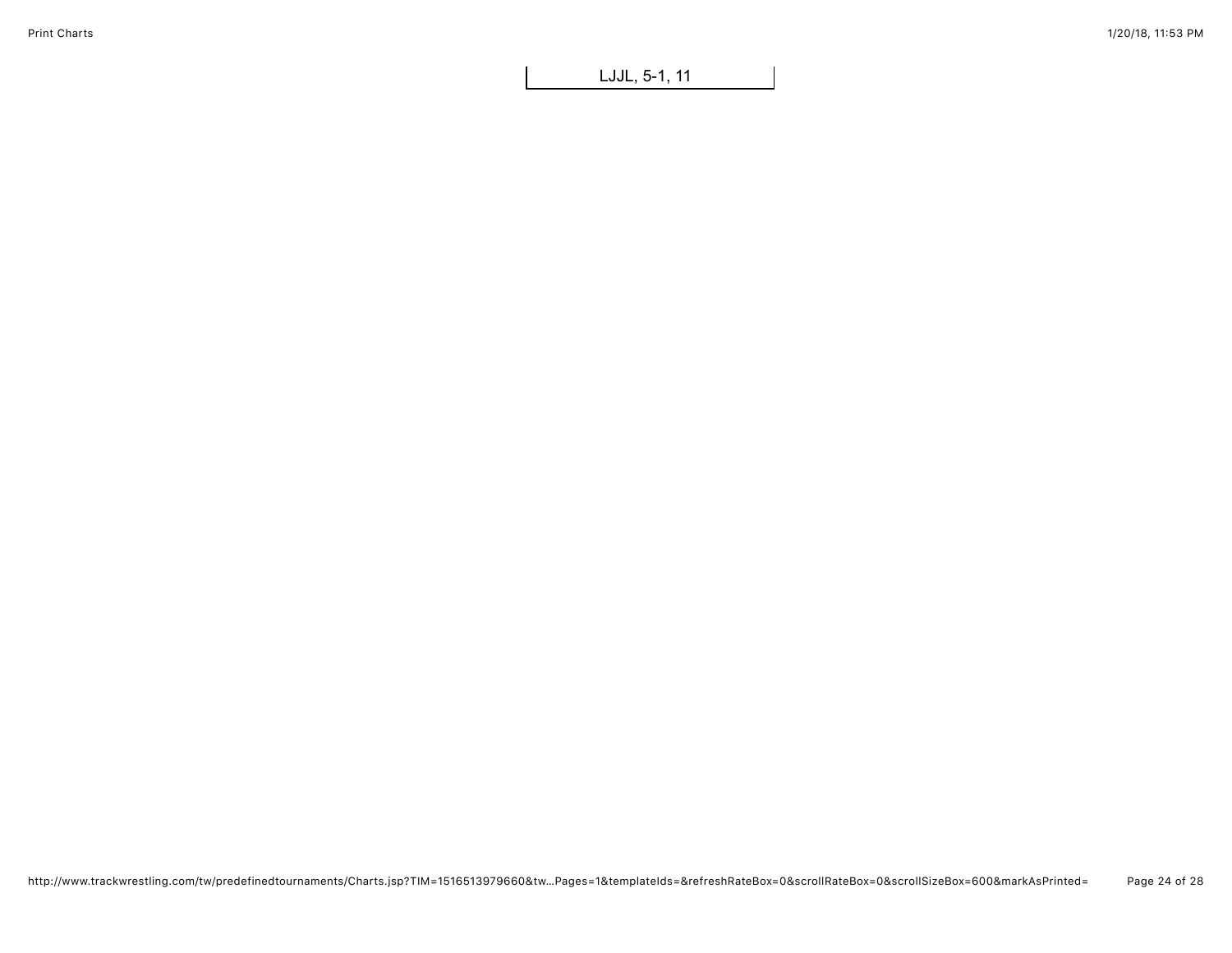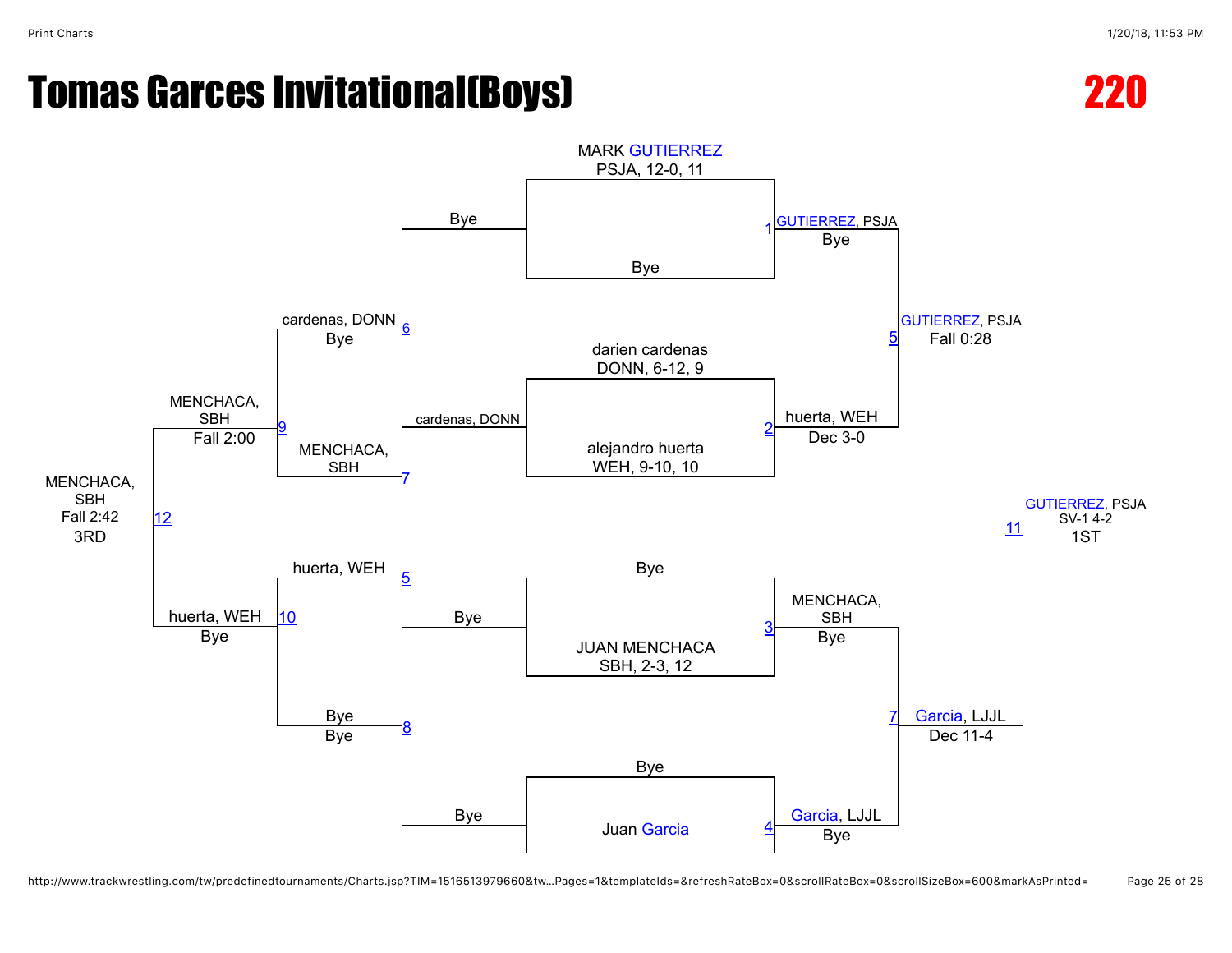LJJL, 13-5, 11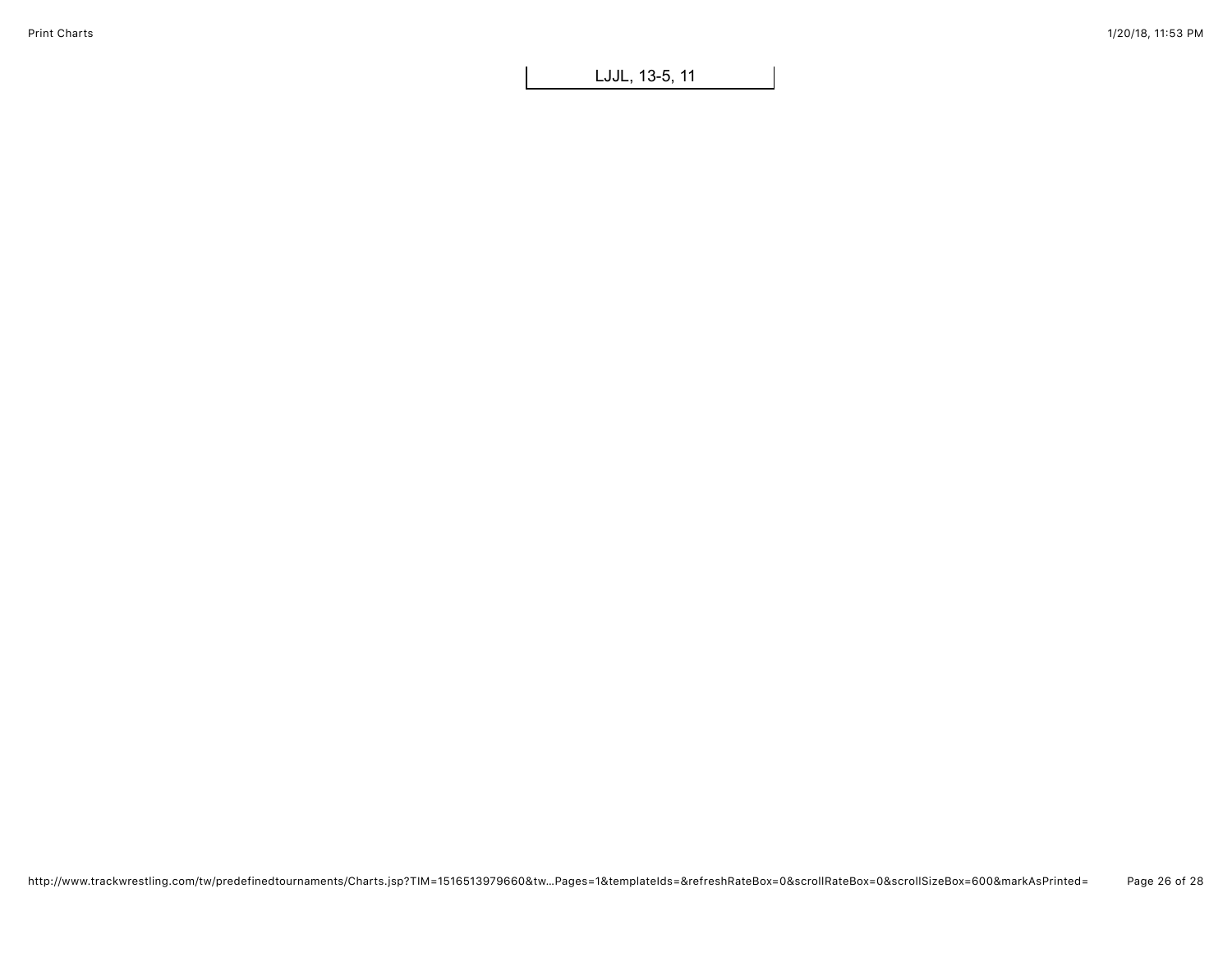



http://www.trackwrestling.com/tw/predefinedtournaments/Charts.jsp?TIM=1516513979660&tw…Pages=1&templateIds=&refreshRateBox=0&scrollRateBox=0&scrollSizeBox=600&markAsPrinted= Page 27 of 28